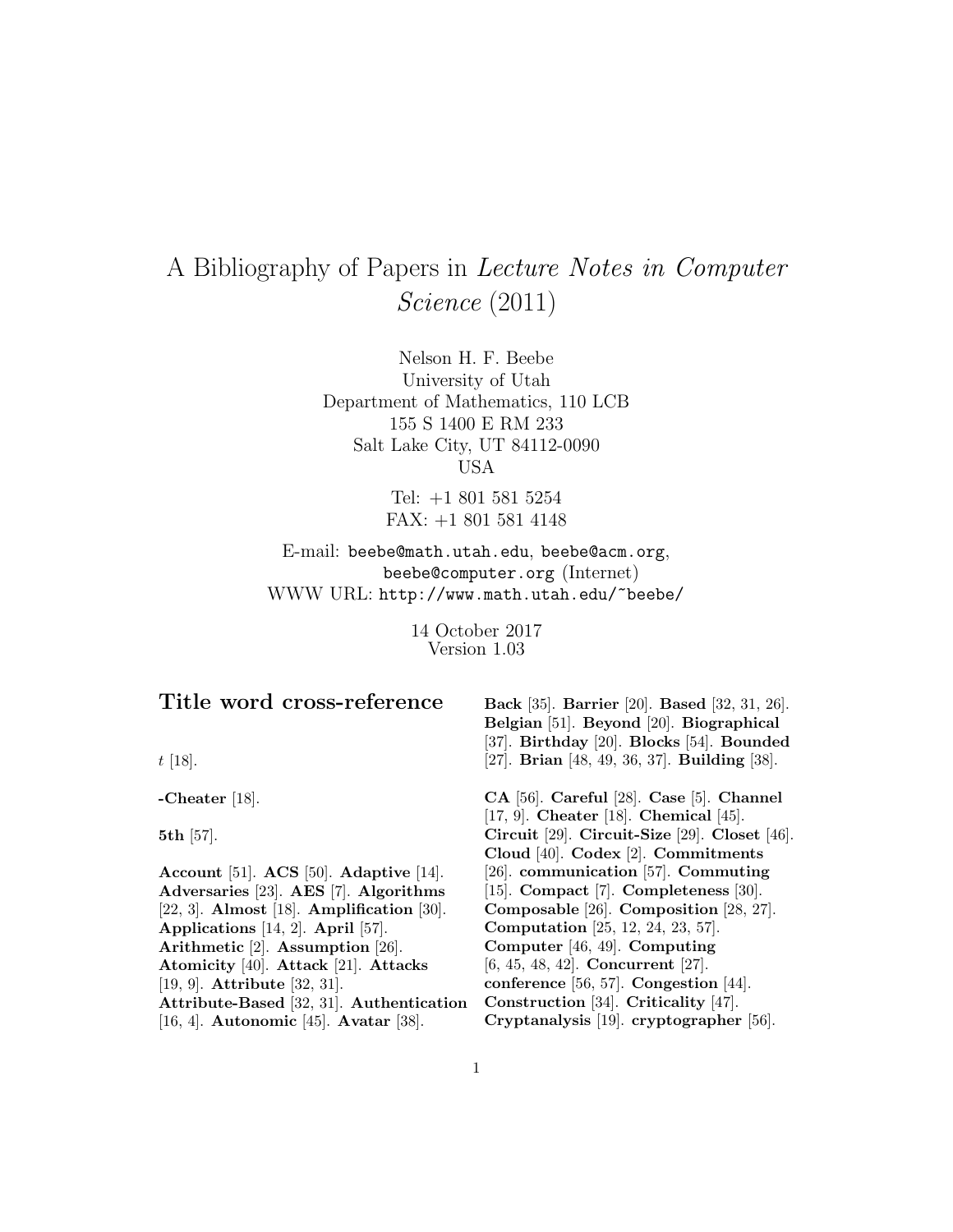**cryptography** [57]. **cryptology** [56]. **Cryptosystems** [33]. **CT** [56]. **CT-RSA** [56]. **Curves** [6].

**Data** [44]. **DDH** [26]. **Decentralizing** [32]. **Deniable** [34]. **Dependability** [52]. **Dependent** [30]. **Detection** [34]. **Development** [55]. **Devices** [9]. **Domain** [20]. **DSS** [41].

**Early** [46]. **Efficient** [24, 4, 26, 29]. **Electronic** [51, 42]. **Encryption** [12, 34, 15, 10, 32, 31, 29]. **Evaluate** [44]. **Explicit** [6]. **Extension** [20]. **Extractable** [33].

**Faster** [6]. **Fault** [45, 53]. **Faults** [47]. **February** [56]. **Formal** [9]. **Formulas** [6]. **Fragmentation** [49]. **Framework** [52, 28]. **Francisco** [56]. **free** [14]. **Front** [1]. **Fully** [8, 10]. **Fully-Homomorphic** [10]. **Functions** [11].

**Game** [25]. **Generic** [30, 22]. **Gentry** [10]. **Groups** [14].

**Hard** [22, 4]. **Hash** [33]. **HIBE** [31]. **Highly** [26]. **Highly-Efficient** [26]. **History** [48]. **Homomorphic** [11, 10, 12]. **Hulls** [19].

**IBM** [50]. **IBM-ACS** [50]. **Ideal** [5]. **Identifiable** [18]. **Implementation** [7]. **Implementing** [10]. **Improved** [22]. **Independent** [29]. **Indifferentiability** [28]. **Information** [16]. **Interactive** [34, 24]. **Intrusion** [52]. **Invention** [39]. **Issues** [9].

**KDM** [29]. **Key** [30, 16, 29]. **Key-Dependent** [30]. **Keys** [17]. **Knapsacks** [22].

**Lattice** [3]. **Lattices** [5]. **Leakage** [8]. **Leakage-Resilient** [8]. **Leaking** [16].

**Learned** [50, 36]. **Learning** [4]. **Leeds** [57]. **Lessons** [50]. **Limitations** [28]. **Limits** [7]. **Linear** [19]. **Local** [40].

**Machine** [51]. **MACs** [20]. **Making** [5]. **Malicious** [23]. **Mathematical** [51]. **Matter** [35, 1]. **Message** [30]. **MILS** [41]. **Mixed** [47]. **Model** [27]. **Multiparty** [12]. **Museum** [46].

**Nanoscale** [9]. **Negligible** [34]. **Noise** [17]. **Non** [24]. **Non-interactive** [24]. **Note** [37]. **NTRU** [5].

**Optimum** [18]. **Oracles** [13]. **Ordinary** [6]. **Output** [23].

**Pairings** [6]. **papers** [57]. **Pioneering** [49]. **Polynomial** [11]. **Power** [9]. **Practice** [39, 3]. **Pre** [42]. **Pre-electronic** [42]. **PRESENT** [19]. **Probability** [34]. **Problems** [4, 5]. **proceedings** [56]. **Process** [55]. **Professor** [48]. **Programming** [39]. **Project** [50]. **Proofs** [13, 33]. **Pseudo** [14]. **Pseudo-free** [14]. **Public** [29]. **PUFFIN** [19]. **Pushing** [7].

**Quantum** [27, 57].

**Randell** [48, 49, 37]. **Random** [13]. **RC4** [21]. **Real** [44]. **Real-Time** [44]. **Recovery** [54]. **Reduction** [3]. **Referee** [38]. **Reminiscences** [50]. **Resilience** [52]. **Resilient** [8]. **revised** [57]. **Revocation** [33]. **Road** [44]. **RSA** [56].

**San** [56]. **Saturation** [19]. **Scheme** [10]. **Schemes** [18, 13]. **Secret** [17, 18]. **Secure** [25, 16, 24, 5, 23]. **Security** [30, 52, 29]. **selected** [57]. **Semi** [12]. **Semi-homomorphic** [12]. **Setting** [45]. **Sharing** [18]. **Side** [9]. **Side-Channel** [9]. **Signature** [13]. **Signatures** [11, 8, 15]. **Size** [29]. **Statistical** [19, 21]. **Storage** [49, 27].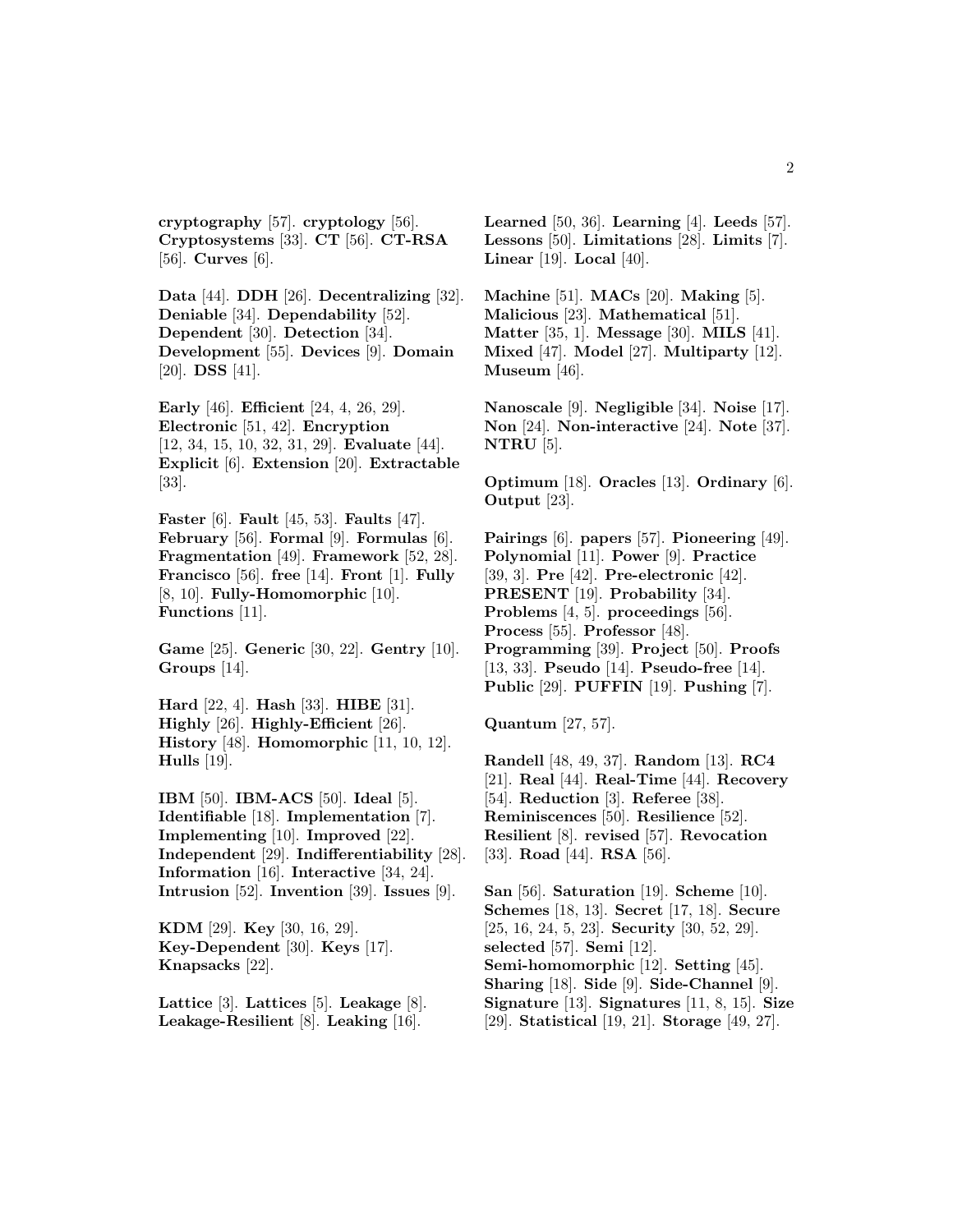**Structuring** [55]. **Study** [9]. **Supercomputer** [50]. **Systems** [45, 47].

**Theoretic** [25]. **Theory** [39, 2, 3, 57]. **Threats** [52]. **Threshold** [7, 33]. **Tight** [13]. **Time** [44]. **Timing** [47]. **Tolerance** [53]. **Tolerant** [45]. **Topics** [56]. **TQC** [57]. **track** [56]. **Traffic** [44]. **Transactions** [40]. **Two** [23]. **Two-Output** [23].

**UK** [57]. **Unbounded** [31]. **Universally** [26]. **Universally-Composable** [26]. **USA** [56]. **Using** [44].

**Variability** [9]. **Verifiable** [15]. **Very** [7]. **via** [33]. **View** [25]. **Virtual** [53].

**Wanderings** [43]. **Weak** [16]. **Whetstone** [43]. **without** [16, 13]. **Work** [49]. **Worst** [5]. **Worst-Case** [5]. **Writing** [55].

**Years** [46].

# **References**

#### **Anonymous:2011:FM**

[1] Anonymous. Front matter. Lecture Notes in Computer Science, 6632:??, 2011. CO-DEN LNCSD9. ISSN 0302-9743 (print), 1611-3349 (electronic). URL http:// link.springer.com/content/pdf/bfm: 978-3-642-20465-4/1.

# **Cramer:2011:ACT**

[2] Ronald Cramer. The arithmetic codex: Theory and applications. Lecture Notes in Computer Science, 6632:1, 2011. CO-DEN LNCSD9. ISSN 0302-9743 (print), 1611-3349 (electronic). URL http:/ /link.springer.com/content/pdf/10. 1007/978-3-642-20465-4\_1.

# **Nguyen:2011:LRA**

[3] Phong Q. Nguyen. Lattice reduction algorithms: Theory and practice. Lecture Notes in Computer Science, 6632: 2–6, 2011. CODEN LNCSD9. ISSN 0302- 9743 (print), 1611-3349 (electronic). URL http://link.springer.com/content/ pdf/10.1007/978-3-642-20465-4\_2.

# **Kiltz:2011:EAH**

[4] Eike Kiltz, Krzysztof Pietrzak, David Cash, Abhishek Jain, and Daniele Venturi. Efficient authentication from hard learning problems. Lecture Notes in Computer Science, 6632:7–26, 2011. CO-DEN LNCSD9. ISSN 0302-9743 (print), 1611-3349 (electronic). URL http:/ /link.springer.com/content/pdf/10. 1007/978-3-642-20465-4\_3.

#### **Stehle:2011:MNS**

[5] Damien Stehlé and Ron Steinfeld. Making NTRU as secure as worst-case problems over ideal lattices. Lecture Notes in Computer Science, 6632:27–47, 2011. CODEN LNCSD9. ISSN 0302-9743 (print), 1611-3349 (electronic). URL http://link.springer.com/content/ pdf/10.1007/978-3-642-20465-4\_4.

# **Aranha:2011:FEF**

[6] Diego F. Aranha, Koray Karabina, Patrick Longa, Catherine H. Gebotys, and Julio López. Faster explicit formulas for computing pairings over ordinary curves. Lecture Notes in Computer Science, 6632:48–68, 2011. CO-DEN LNCSD9. ISSN 0302-9743 (print), 1611-3349 (electronic). URL http:/ /link.springer.com/content/pdf/10. 1007/978-3-642-20465-4\_5.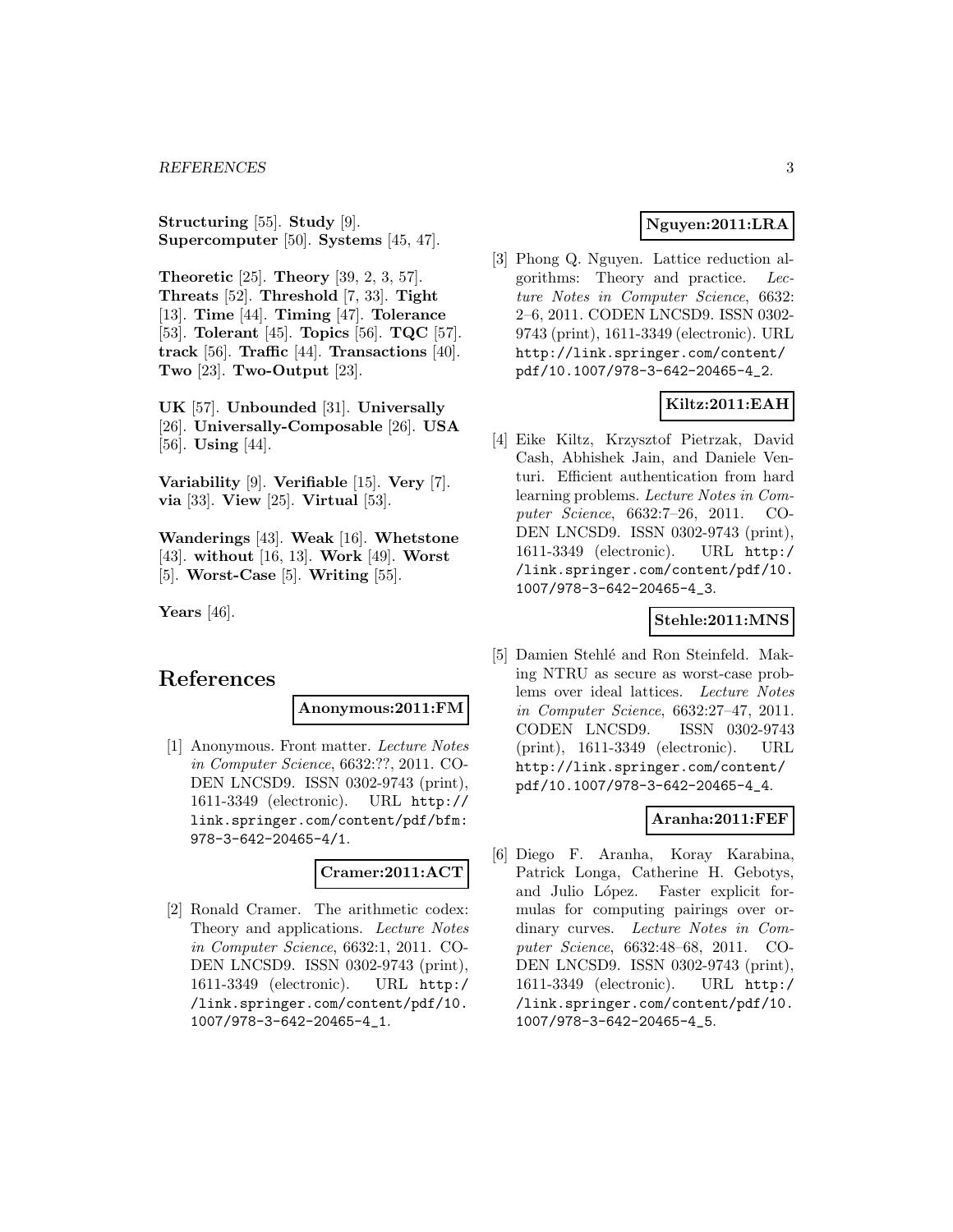# **Moradi:2011:PLV**

[7] Amir Moradi, Axel Poschmann, San Ling, Christof Paar, and Huaxiong Wang. Pushing the limits: A very compact and a threshold implementation of AES. Lecture Notes in Computer Science, 6632:69– 88, 2011. CODEN LNCSD9. ISSN 0302- 9743 (print), 1611-3349 (electronic). URL http://link.springer.com/content/ pdf/10.1007/978-3-642-20465-4\_6.

# **Boyle:2011:FLR**

[8] Elette Boyle, Gil Segev, and Daniel Wichs. Fully leakage-resilient signatures. Lecture Notes in Computer Science, 6632:89–108, 2011. CODEN LNCSD9. ISSN 0302-9743 (print), 1611-3349 (electronic). URL http://link.springer. com/content/pdf/10.1007/978-3-642- 20465-4\_7.

#### **Renauld:2011:FSP**

[9] Mathieu Renauld, François-Xavier Standaert, Nicolas Veyrat-Charvillon, and Dina Kamel. A formal study of power variability issues and side-channel attacks for nanoscale devices. Lecture Notes in Computer Science, 6632:109– 128, 2011. CODEN LNCSD9. ISSN 0302- 9743 (print), 1611-3349 (electronic). URL http://link.springer.com/content/ pdf/10.1007/978-3-642-20465-4\_8.

# **Gentry:2011:IGF**

[10] Craig Gentry and Shai Halevi. Implementing Gentry's fully-homomorphic encryption scheme. Lecture Notes in Computer Science, 6632:129–148, 2011. CO-DEN LNCSD9. ISSN 0302-9743 (print), 1611-3349 (electronic). URL http:/ /link.springer.com/content/pdf/10. 1007/978-3-642-20465-4\_9.

# **Boneh:2011:HSP**

[11] Dan Boneh and David Mandell Freeman. Homomorphic signatures for polynomial functions. Lecture Notes in Computer Science, 6632:149–168, 2011. CO-DEN LNCSD9. ISSN 0302-9743 (print), 1611-3349 (electronic). URL http:/ /link.springer.com/content/pdf/10. 1007/978-3-642-20465-4\_10.

# **Bendlin:2011:SHE**

[12] Rikke Bendlin, Ivan Damgaård, Claudio Orlandi, and Sarah Zakarias. Semihomomorphic encryption and multiparty computation. Lecture Notes in Computer Science, 6632:169–188, 2011. CO-DEN LNCSD9. ISSN 0302-9743 (print), 1611-3349 (electronic). URL http:/ /link.springer.com/content/pdf/10. 1007/978-3-642-20465-4\_11.

# **Schage:2011:TPS**

[13] Sven Schäge. Tight proofs for signature schemes without random oracles. Lecture Notes in Computer Science, 6632:189– 206, 2011. CODEN LNCSD9. ISSN 0302- 9743 (print), 1611-3349 (electronic). URL http://link.springer.com/content/ pdf/10.1007/978-3-642-20465-4\_12.

# **Catalano:2011:APF**

[14] Dario Catalano, Dario Fiore, and Bogdan Warinschi. Adaptive pseudo-free groups and applications. Lecture Notes in Computer Science, 6632:207–223, 2011. CO-DEN LNCSD9. ISSN 0302-9743 (print), 1611-3349 (electronic). URL http:/ /link.springer.com/content/pdf/10. 1007/978-3-642-20465-4\_13.

#### **Fuchsbauer:2011:CSV**

[15] Georg Fuchsbauer. Commuting signatures and verifiable encryption. Lecture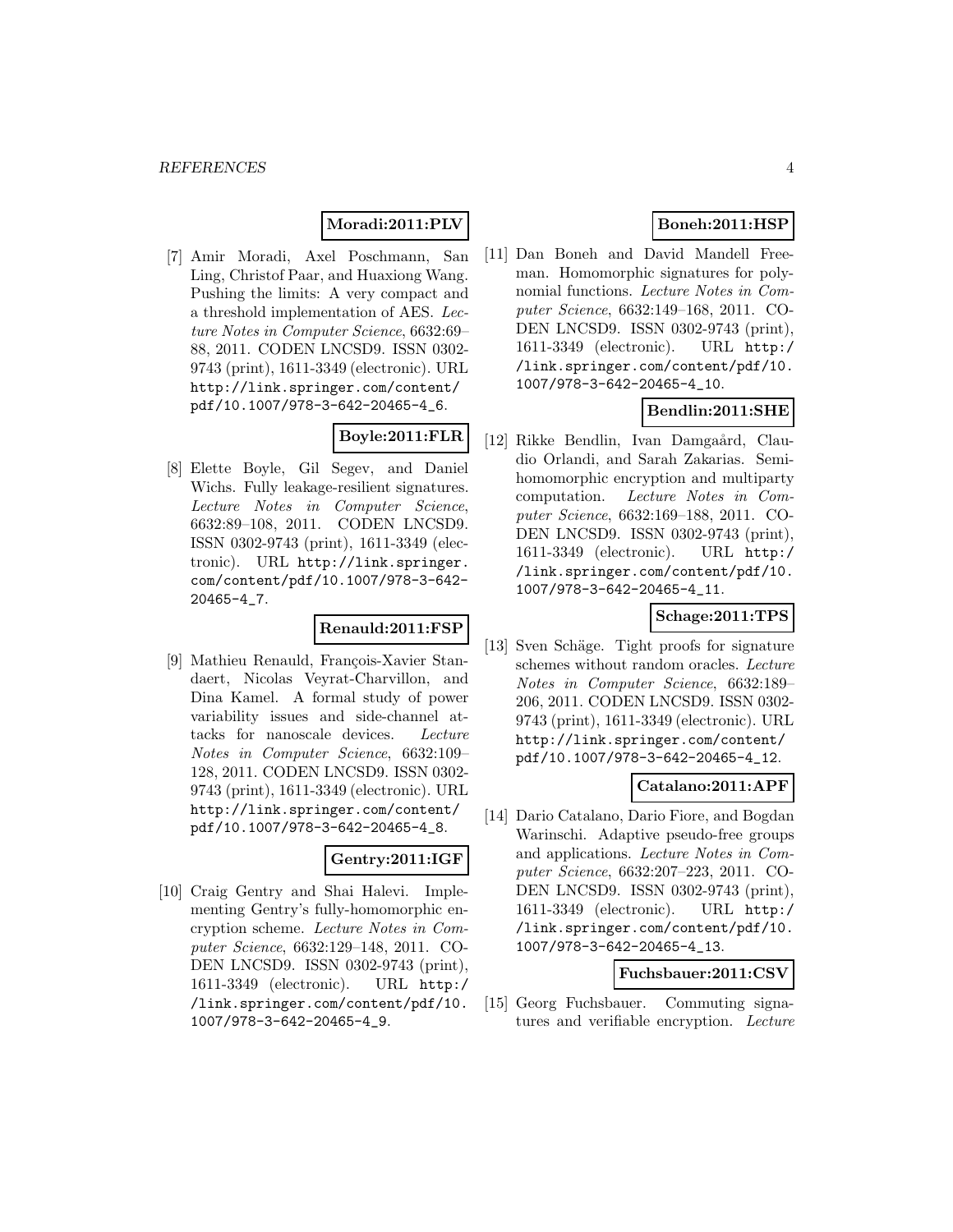Notes in Computer Science, 6632:224– 245, 2011. CODEN LNCSD9. ISSN 0302- 9743 (print), 1611-3349 (electronic). URL http://link.springer.com/content/ pdf/10.1007/978-3-642-20465-4\_14.

#### **Bouman:2011:SAW**

[16] Niek J. Bouman and Serge Fehr. Secure authentication from a weak key, without leaking information. Lecture Notes in Computer Science, 6632:246– 265, 2011. CODEN LNCSD9. ISSN 0302- 9743 (print), 1611-3349 (electronic). URL http://link.springer.com/content/ pdf/10.1007/978-3-642-20465-4\_15.

#### **Ahmadi:2011:SKC**

[17] Hadi Ahmadi and Reihaneh Safavi-Naini. Secret keys from channel noise. Lecture Notes in Computer Science, 6632:266– 283, 2011. CODEN LNCSD9. ISSN 0302- 9743 (print), 1611-3349 (electronic). URL http://link.springer.com/content/ pdf/10.1007/978-3-642-20465-4\_16.

#### **Obana:2011:AOC**

[18] Satoshi Obana. Almost optimum t-cheater identifiable secret sharing schemes. Lecture Notes in Computer Science, 6632:284–302, 2011. CODEN LNCSD9. ISSN 0302-9743 (print), 1611- 3349 (electronic). URL http://link. springer.com/content/pdf/10.1007/ 978-3-642-20465-4\_17.

#### **Leander:2011:LHS**

[19] Gregor Leander. On linear hulls, statistical saturation attacks, PRESENT and a cryptanalysis of PUFFIN. Lecture Notes in Computer Science, 6632:303– 322, 2011. CODEN LNCSD9. ISSN 0302- 9743 (print), 1611-3349 (electronic). URL

http://link.springer.com/content/ pdf/10.1007/978-3-642-20465-4\_18.

#### **Dodis:2011:DEM**

[20] Yevgeniy Dodis and John Steinberger. Domain extension for MACs beyond the birthday barrier. Lecture Notes in Computer Science, 6632:323–342, 2011. CO-DEN LNCSD9. ISSN 0302-9743 (print), 1611-3349 (electronic). URL http:/ /link.springer.com/content/pdf/10. 1007/978-3-642-20465-4\_19.

#### **Sepehrdad:2011:SAR**

[21] Pouyan Sepehrdad, Serge Vaudenay, and Martin Vuagnoux. Statistical attack on RC4. Lecture Notes in Computer Science, 6632:343–363, 2011. CODEN LNCSD9. ISSN 0302-9743 (print), 1611-3349 (electronic). URL http://link.springer. com/content/pdf/10.1007/978-3-642- 20465-4\_20.

#### **Becker:2011:IGA**

[22] Anja Becker, Jean-Sébastien Coron, and Antoine Joux. Improved generic algorithms for hard knapsacks. Lecture Notes in Computer Science, 6632:364– 385, 2011. CODEN LNCSD9. ISSN 0302- 9743 (print), 1611-3349 (electronic). URL http://link.springer.com/content/ pdf/10.1007/978-3-642-20465-4\_21.

#### **shelat:2011:TOS**

[23] Abhi shelat and Chih hao Shen. Twooutput secure computation with malicious adversaries. Lecture Notes in Computer Science, 6632:386–405, 2011. CO-DEN LNCSD9. ISSN 0302-9743 (print), 1611-3349 (electronic). URL http:/ /link.springer.com/content/pdf/10. 1007/978-3-642-20465-4\_22.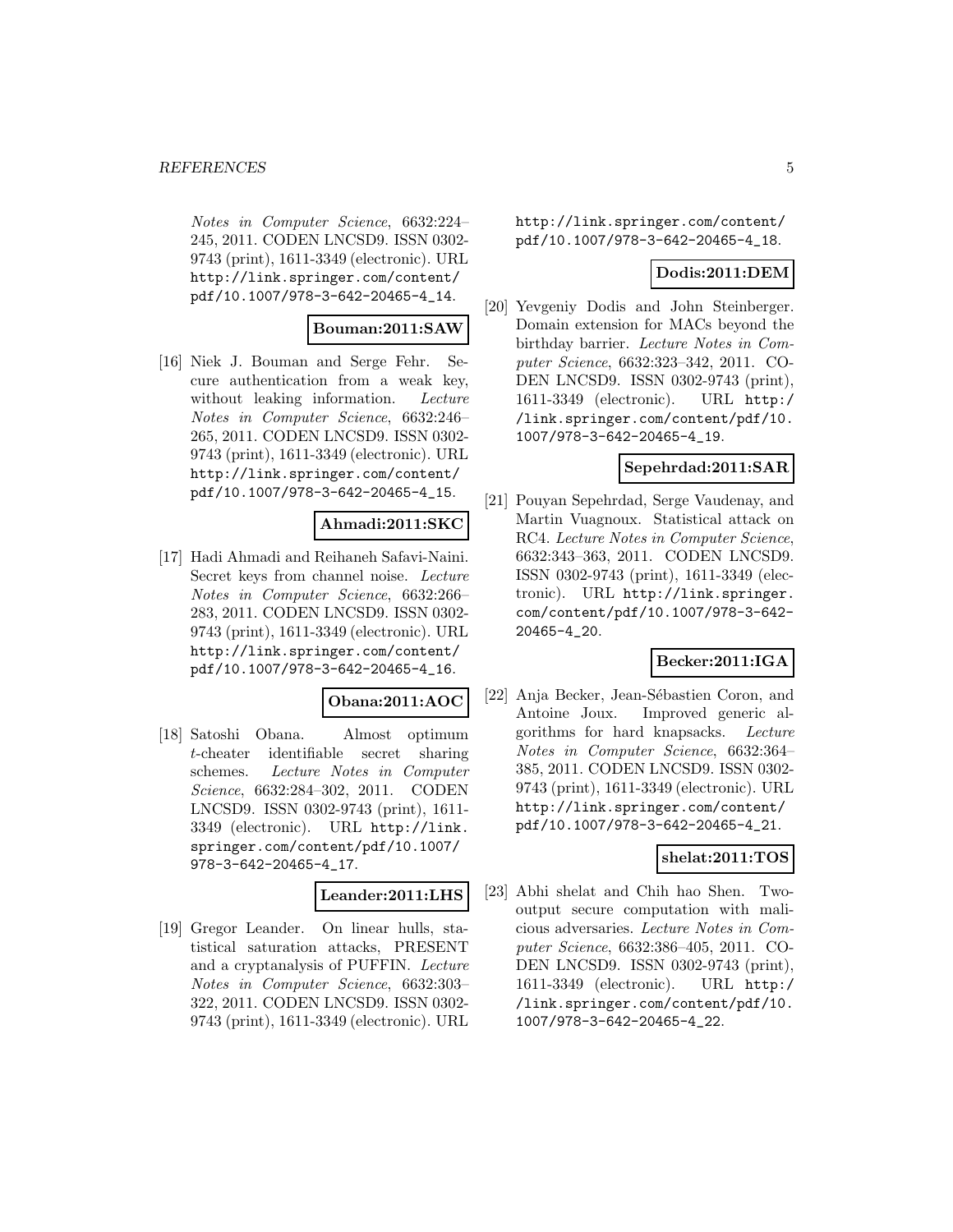### **Ishai:2011:ENI**

[24] Yuval Ishai, Eyal Kushilevitz, Rafail Ostrovsky, Manoj Prabhakaran, and Amit Sahai. Efficient non-interactive secure computation. Lecture Notes in Computer Science, 6632:406–425, 2011. CO-DEN LNCSD9. ISSN 0302-9743 (print), 1611-3349 (electronic). URL http:/ /link.springer.com/content/pdf/10. 1007/978-3-642-20465-4\_23.

#### **Asharov:2011:TGT**

[25] Gilad Asharov, Ran Canetti, and Carmit Hazay. Towards a game theoretic view of secure computation. Lecture Notes in Computer Science, 6632:426– 445, 2011. CODEN LNCSD9. ISSN 0302- 9743 (print), 1611-3349 (electronic). URL http://link.springer.com/content/ pdf/10.1007/978-3-642-20465-4\_24.

# **Lindell:2011:HEU**

[26] Yehuda Lindell. Highly-efficient universally- $_{30}$ ] composable commitments based on the DDH assumption. Lecture Notes in Computer Science, 6632:446–466, 2011. CO-DEN LNCSD9. ISSN 0302-9743 (print), 1611-3349 (electronic). URL http:/ /link.springer.com/content/pdf/10. 1007/978-3-642-20465-4\_25.

# **Unruh:2011:CCB**

[27] Dominique Unruh. Concurrent composition in the bounded quantum storage model. Lecture Notes in Computer Science, 6632:467–486, 2011. CODEN LNCSD9. ISSN 0302-9743 (print), 1611- 3349 (electronic). URL http://link. springer.com/content/pdf/10.1007/ 978-3-642-20465-4\_26.

## **Ristenpart:2011:CCL**

[28] Thomas Ristenpart, Hovav Shacham, and Thomas Shrimpton. Careful with composition: Limitations of the indifferentiability framework. Lecture Notes in Computer Science, 6632:487–506, 2011. CO-DEN LNCSD9. ISSN 0302-9743 (print), 1611-3349 (electronic). URL http:/ /link.springer.com/content/pdf/10. 1007/978-3-642-20465-4\_27.

# **Malkin:2011:ECS**

[29] Tal Malkin, Isamu Teranishi, and Moti Yung. Efficient circuit-size independent public key encryption with KDM security. Lecture Notes in Computer Science, 6632:507–526, 2011. CODEN LNCSD9. ISSN 0302-9743 (print), 1611-3349 (electronic). URL http://link.springer. com/content/pdf/10.1007/978-3-642- 20465-4\_28.

# **Applebaum:2011:KDM**

Benny Applebaum. Key-dependent message security: Generic amplification and completeness. Lecture Notes in Computer Science, 6632:527–546, 2011. CO-DEN LNCSD9. ISSN 0302-9743 (print), 1611-3349 (electronic). URL http:/ /link.springer.com/content/pdf/10. 1007/978-3-642-20465-4\_29.

# **Lewko:2011:UHA**

[31] Allison Lewko and Brent Waters. Unbounded HIBE and attribute-based encryption. Lecture Notes in Computer Science, 6632:547–567, 2011. CODEN LNCSD9. ISSN 0302-9743 (print), 1611- 3349 (electronic). URL http://link. springer.com/content/pdf/10.1007/ 978-3-642-20465-4\_30.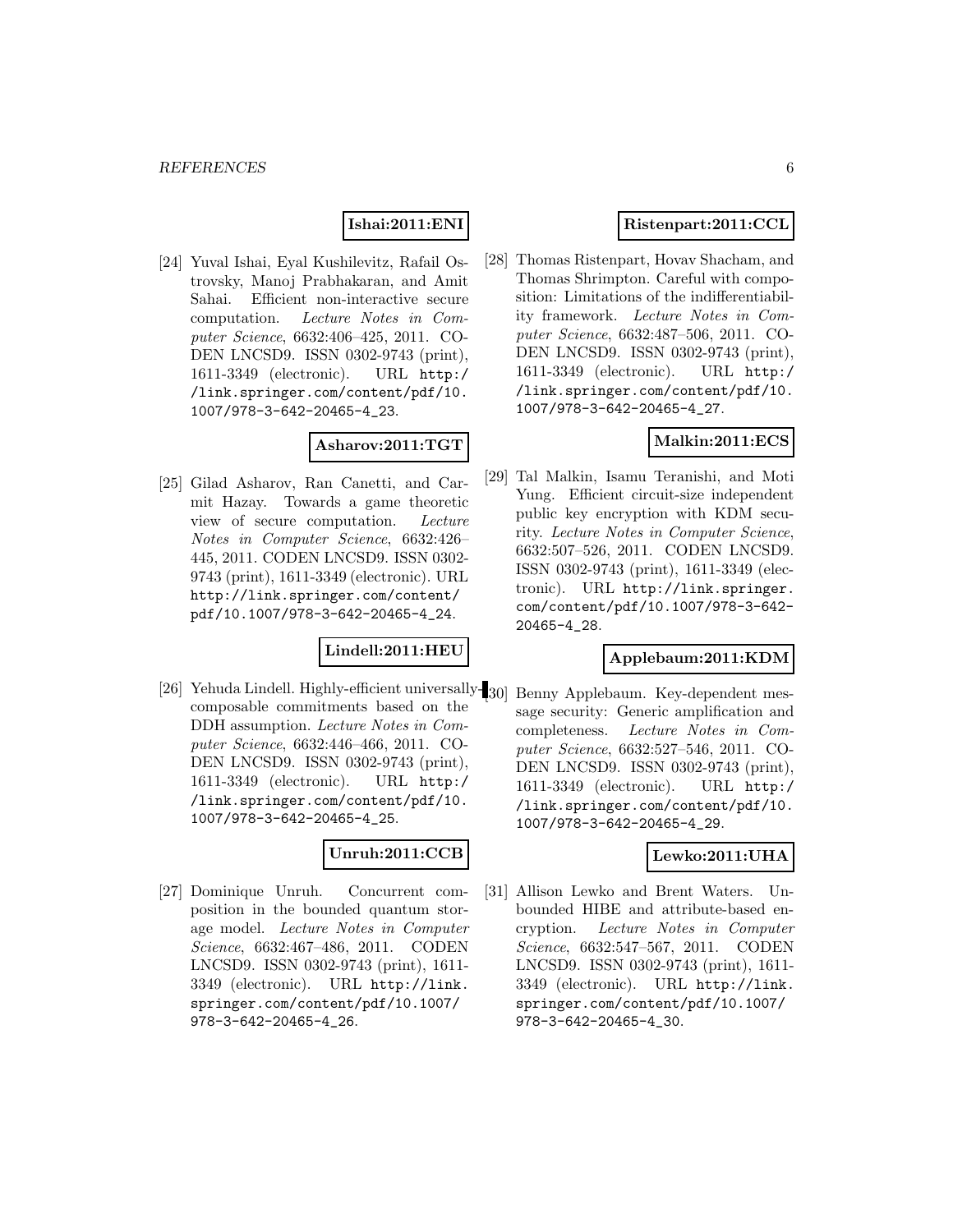## **Lewko:2011:DAB**

[32] Allison Lewko and Brent Waters. Decentralizing attribute-based encryption. Lecture Notes in Computer Science, 6632:568–588, 2011. CODEN LNCSD9. ISSN 0302-9743 (print), 1611-3349 (electronic). URL http://link.springer. com/content/pdf/10.1007/978-3-642- 20465-4\_31.

# **Wee:2011:TRC**

[33] Hoeteck Wee. Threshold and revocation cryptosystems via extractable hash proofs. Lecture Notes in Computer Science, 6632:589–609, 2011. CODEN LNCSD9. ISSN 0302-9743 (print), 1611- 3349 (electronic). URL http://link. springer.com/content/pdf/10.1007/ 978-3-642-20465-4\_32.

#### **Durmuth:2011:DEN**

[34] Markus Dürmuth and David Mandell Freeman. Deniable encryption with negligible detection probability: An interactive construction. Lecture Notes in Computer Science, 6632:610–626, 2011. CO-DEN LNCSD9. ISSN 0302-9743 (print), 1611-3349 (electronic). URL http:/ /link.springer.com/content/pdf/10. 1007/978-3-642-20465-4\_33.

#### **Anonymous:2011:BM**

[35] Anonymous. Back matter. Lecture Notes in Computer Science, 6632:??, 2011. CO-DEN LNCSD9. ISSN 0302-9743 (print), 1611-3349 (electronic). URL http:// link.springer.com/content/pdf/bbm: 978-3-642-20465-4/1.

#### **Kopetz:2011:WLB**

[36] Hermann Kopetz. What I learned from Brian. Lecture Notes in Computer Science, 6875:1–6, 2011. CODEN LNCSD9. ISSN 0302-9743 (print), 1611- 3349 (electronic). URL http://link. springer.com/chapter/10.1007/978- 3-642-24541-1\_1/; http://link. springer.com/content/pdf/bfm:978- 3-642-24541-1/1.pdf.

### **Lloyd:2011:BRB**

[37] John L. Lloyd and Tom Anderson. Brian Randell: a biographical note. Lecture Notes in Computer Science, 6875:7–14, 2011. CODEN LNCSD9. ISSN 0302- 9743 (print), 1611-3349 (electronic). URL http://link.springer.com/chapter/ 10.1007/978-3-642-24541-1\_2/.

### **Aviienis:2011:BRA**

[38] Algirdas Avi ienis. On building a referee's avatar. Lecture Notes in Computer Science, 6875:15–22, 2011. CO-DEN LNCSD9. ISSN 0302-9743 (print), 1611-3349 (electronic). URL http:// link.springer.com/chapter/10.1007/ 978-3-642-24541-1\_3/.

#### **Campbell-Kelly:2011:TPI**

[39] Martin Campbell-Kelly. From theory to practice: The invention of programming, 1947–51. Lecture Notes in Computer Science, 6875:23–37, 2011. CO-DEN LNCSD9. ISSN 0302-9743 (print), 1611-3349 (electronic). URL http:// link.springer.com/chapter/10.1007/ 978-3-642-24541-1\_4/.

#### **Lomet:2011:TLA**

[40] David Lomet. Transactions: From local atomicity to atomicity in the cloud. Lecture Notes in Computer Science, 6875:38– 52, 2011. CODEN LNCSD9. ISSN 0302- 9743 (print), 1611-3349 (electronic). URL http://link.springer.com/chapter/ 10.1007/978-3-642-24541-1\_5/.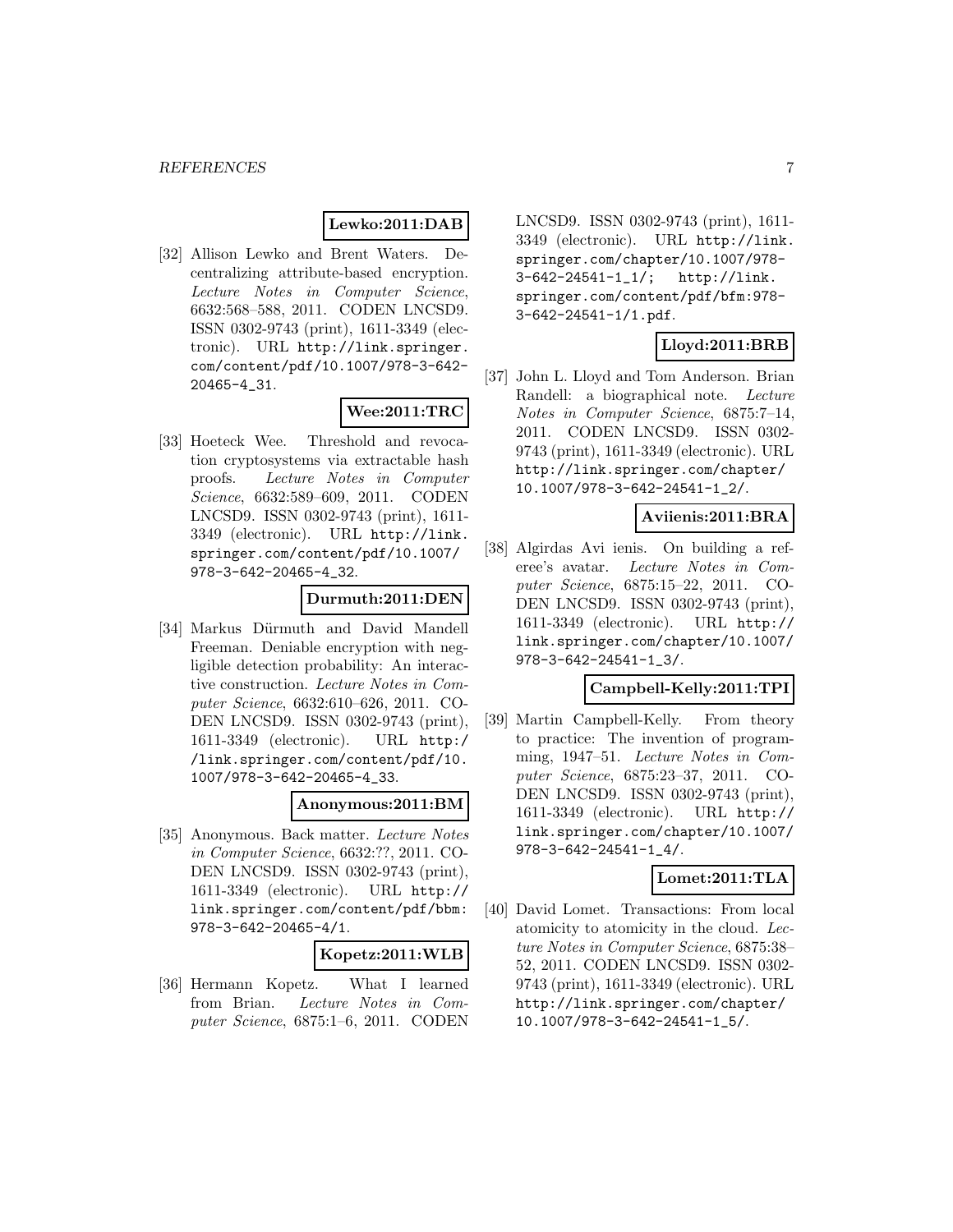# **Rushby:2011:DM**

[41] John Rushby. From DSS to MILS. Lecture Notes in Computer Science, 6875:53– 57, 2011. CODEN LNCSD9. ISSN 0302- 9743 (print), 1611-3349 (electronic). URL http://link.springer.com/chapter/ 10.1007/978-3-642-24541-1\_6/.

# **Swade:2011:PEC**

[42] Doron Swade. Pre-electronic computing. Lecture Notes in Computer Science, 6875:58–83, 2011. CODEN LNCSD9. ISSN 0302-9743 (print), 1611- 3349 (electronic). URL http://link. springer.com/chapter/10.1007/978- 3-642-24541-1\_7/.

# **Wichmann:2011:WW**

[43] Brian Wichmann. Whetstone wanderings. Lecture Notes in Computer Science, 6875:84–92, 2011. CODEN LNCSD9. ISSN 0302-9743 (print), 1611- 3349 (electronic). URL http://link. springer.com/chapter/10.1007/978- 3-642-24541-1\_8/.

#### **Bacon:2011:URT**

[44] Jean Bacon, Andrei Iu. Bejan, Alastair R. Beresford, David Evans, and Richard J. Gibbens. Using real-time road traffic data to evaluate congestion. Lecture Notes in Computer Science, 6875:93–117, 2011. CODEN LNCSD9. ISSN 0302- 9743 (print), 1611-3349 (electronic). URL http://link.springer.com/chapter/ 10.1007/978-3-642-24541-1\_9/.

# **Bantre:2011:FTA**

[45] Jean-Pierre Banâtre, Christine Morin, and Thierry Priol. Fault tolerant autonomic computing systems in a chemical setting. Lecture Notes in Computer Science, 6875:118–129, 2011. CO- DEN LNCSD9. ISSN 0302-9743 (print), 1611-3349 (electronic). URL http:// link.springer.com/chapter/10.1007/ 978-3-642-24541-1\_10/.

# **Bell:2011:CEY**

[46] Gordon Bell. Out of a closet: The early years of The Computer Museum. Lecture Notes in Computer Science, 6875:130– 146, 2011. CODEN LNCSD9. ISSN 0302- 9743 (print), 1611-3349 (electronic). URL http://link.springer.com/chapter/ 10.1007/978-3-642-24541-1\_11/.

## **Burns:2011:TFM**

[47] Alan Burns and Sanjoy Baruah. Timing faults and mixed criticality systems. Lecture Notes in Computer Science, 6875:147–166, 2011. CODEN LNCSD9. ISSN 0302-9743 (print), 1611- 3349 (electronic). URL http://link. springer.com/chapter/10.1007/978- 3-642-24541-1\_12/.

#### **Ceruzzi:2011:PBR**

[48] Paul E. Ceruzzi. Professor Brian Randell and the history of computing. Lecture Notes in Computer Science, 6875:167– 173, 2011. CODEN LNCSD9. ISSN 0302- 9743 (print), 1611-3349 (electronic). URL http://link.springer.com/chapter/ 10.1007/978-3-642-24541-1\_13/.

### **Coffman:2011:CSF**

[49] Ed Coffman. Computer storage fragmentation: Pioneering work of Brian Randell. Lecture Notes in Computer Science, 6875:174–184, 2011. CODEN LNCSD9. ISSN 0302-9743 (print), 1611- 3349 (electronic). URL http://link. springer.com/chapter/10.1007/978- 3-642-24541-1\_14/.